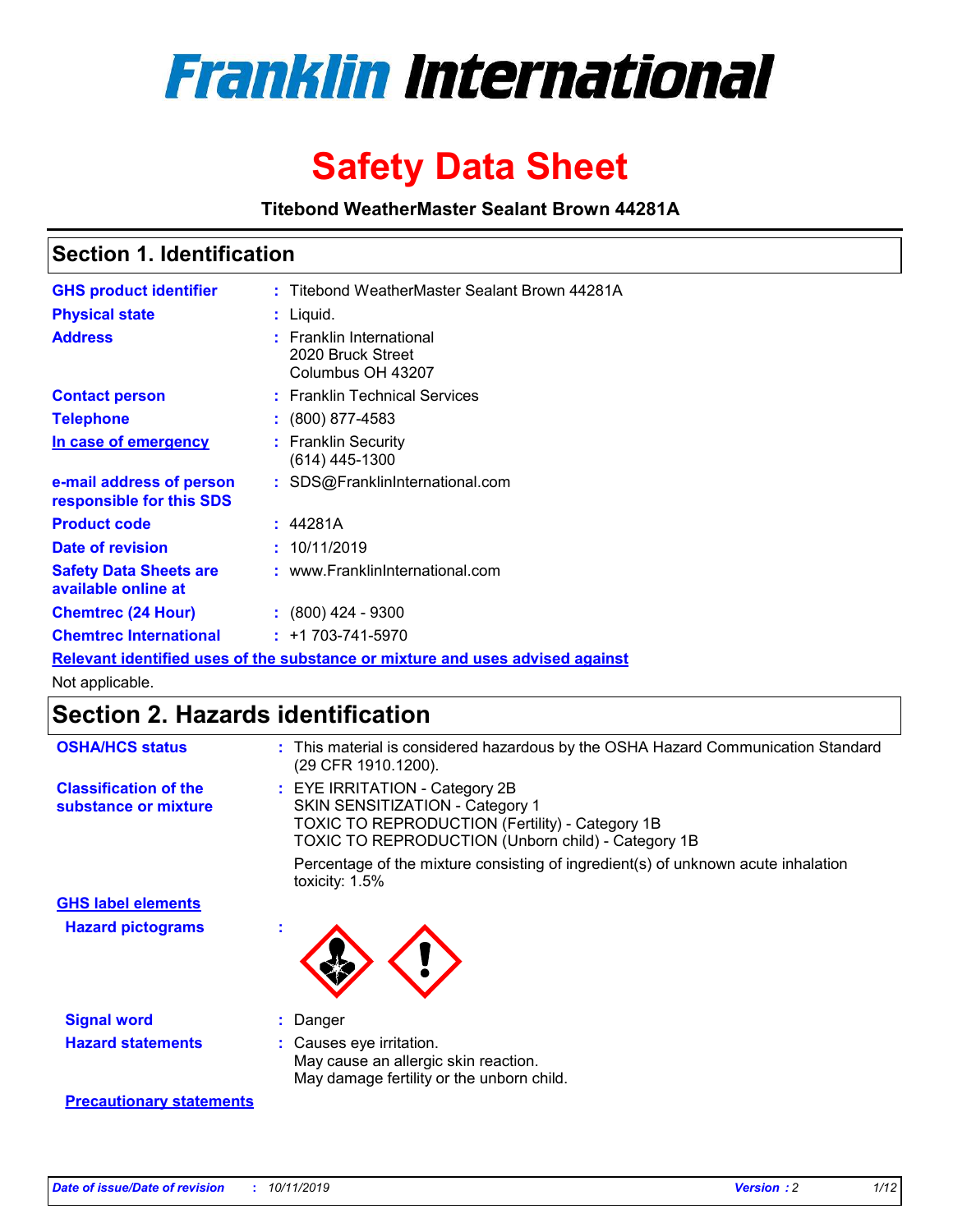### **Section 2. Hazards identification**

| <b>Prevention</b>                          | : Obtain special instructions before use. Do not handle until all safety precautions have<br>been read and understood. Wear protective gloves. Wear eye or face protection.<br>Wear protective clothing. Avoid breathing vapor. Wash hands thoroughly after handling.<br>Contaminated work clothing must not be allowed out of the workplace.                                                        |
|--------------------------------------------|------------------------------------------------------------------------------------------------------------------------------------------------------------------------------------------------------------------------------------------------------------------------------------------------------------------------------------------------------------------------------------------------------|
| <b>Response</b>                            | : IF exposed or concerned: Get medical attention. IF ON SKIN: Wash with plenty of<br>soap and water. Wash contaminated clothing before reuse. If skin irritation or rash<br>occurs: Get medical attention. IF IN EYES: Rinse cautiously with water for several<br>minutes. Remove contact lenses, if present and easy to do. Continue rinsing. If eye<br>irritation persists: Get medical attention. |
| <b>Storage</b>                             | : Store locked up.                                                                                                                                                                                                                                                                                                                                                                                   |
| <b>Disposal</b>                            | : Dispose of contents and container in accordance with all local, regional, national and<br>international regulations.                                                                                                                                                                                                                                                                               |
| <b>Hazards not otherwise</b><br>classified | : Product generates methanol during cure.                                                                                                                                                                                                                                                                                                                                                            |
|                                            |                                                                                                                                                                                                                                                                                                                                                                                                      |

### **Section 3. Composition/information on ingredients**

| <b>Substance/mixture</b><br>: Mixture                |               |                     |
|------------------------------------------------------|---------------|---------------------|
| Ingredient name                                      | $\frac{9}{6}$ | <b>CAS number</b>   |
| 3-aminopropyltriethoxysilane<br>Dibutyltin dilaurate | צ≥<br>≤0.3    | 919-30-2<br>77-58-7 |

Any concentration shown as a range is to protect confidentiality or is due to batch variation.

**There are no additional ingredients present which, within the current knowledge of the supplier and in the concentrations applicable, are classified as hazardous to health or the environment and hence require reporting in this section.**

**Occupational exposure limits, if available, are listed in Section 8.**

### **Section 4. First aid measures**

| <b>Description of necessary first aid measures</b> |                                                                                                                                                                                                                                                                                                                                                                                                                                                                                                                                                                                                                                                                                                                                                                           |  |  |  |
|----------------------------------------------------|---------------------------------------------------------------------------------------------------------------------------------------------------------------------------------------------------------------------------------------------------------------------------------------------------------------------------------------------------------------------------------------------------------------------------------------------------------------------------------------------------------------------------------------------------------------------------------------------------------------------------------------------------------------------------------------------------------------------------------------------------------------------------|--|--|--|
| <b>Eye contact</b>                                 | : Immediately flush eyes with plenty of water, occasionally lifting the upper and lower<br>eyelids. Check for and remove any contact lenses. Continue to rinse for at least 10<br>minutes. If irritation persists, get medical attention.                                                                                                                                                                                                                                                                                                                                                                                                                                                                                                                                 |  |  |  |
| <b>Inhalation</b>                                  | : Remove victim to fresh air and keep at rest in a position comfortable for breathing. If<br>not breathing, if breathing is irregular or if respiratory arrest occurs, provide artificial<br>respiration or oxygen by trained personnel. It may be dangerous to the person providing<br>aid to give mouth-to-mouth resuscitation. Get medical attention. If unconscious, place<br>in recovery position and get medical attention immediately. Maintain an open airway.<br>Loosen tight clothing such as a collar, tie, belt or waistband. In case of inhalation of<br>decomposition products in a fire, symptoms may be delayed. The exposed person may<br>need to be kept under medical surveillance for 48 hours.                                                       |  |  |  |
| <b>Skin contact</b>                                | : Wash with plenty of soap and water. Remove contaminated clothing and shoes. Wash<br>contaminated clothing thoroughly with water before removing it, or wear gloves.<br>Continue to rinse for at least 10 minutes. Get medical attention. In the event of any<br>complaints or symptoms, avoid further exposure. Wash clothing before reuse. Clean<br>shoes thoroughly before reuse.                                                                                                                                                                                                                                                                                                                                                                                     |  |  |  |
| <b>Ingestion</b>                                   | : Wash out mouth with water. Remove dentures if any. Remove victim to fresh air and<br>keep at rest in a position comfortable for breathing. If material has been swallowed and<br>the exposed person is conscious, give small quantities of water to drink. Stop if the<br>exposed person feels sick as vomiting may be dangerous. Do not induce vomiting<br>unless directed to do so by medical personnel. If vomiting occurs, the head should be<br>kept low so that vomit does not enter the lungs. Get medical attention. Never give<br>anything by mouth to an unconscious person. If unconscious, place in recovery position<br>and get medical attention immediately. Maintain an open airway. Loosen tight clothing<br>such as a collar, tie, belt or waistband. |  |  |  |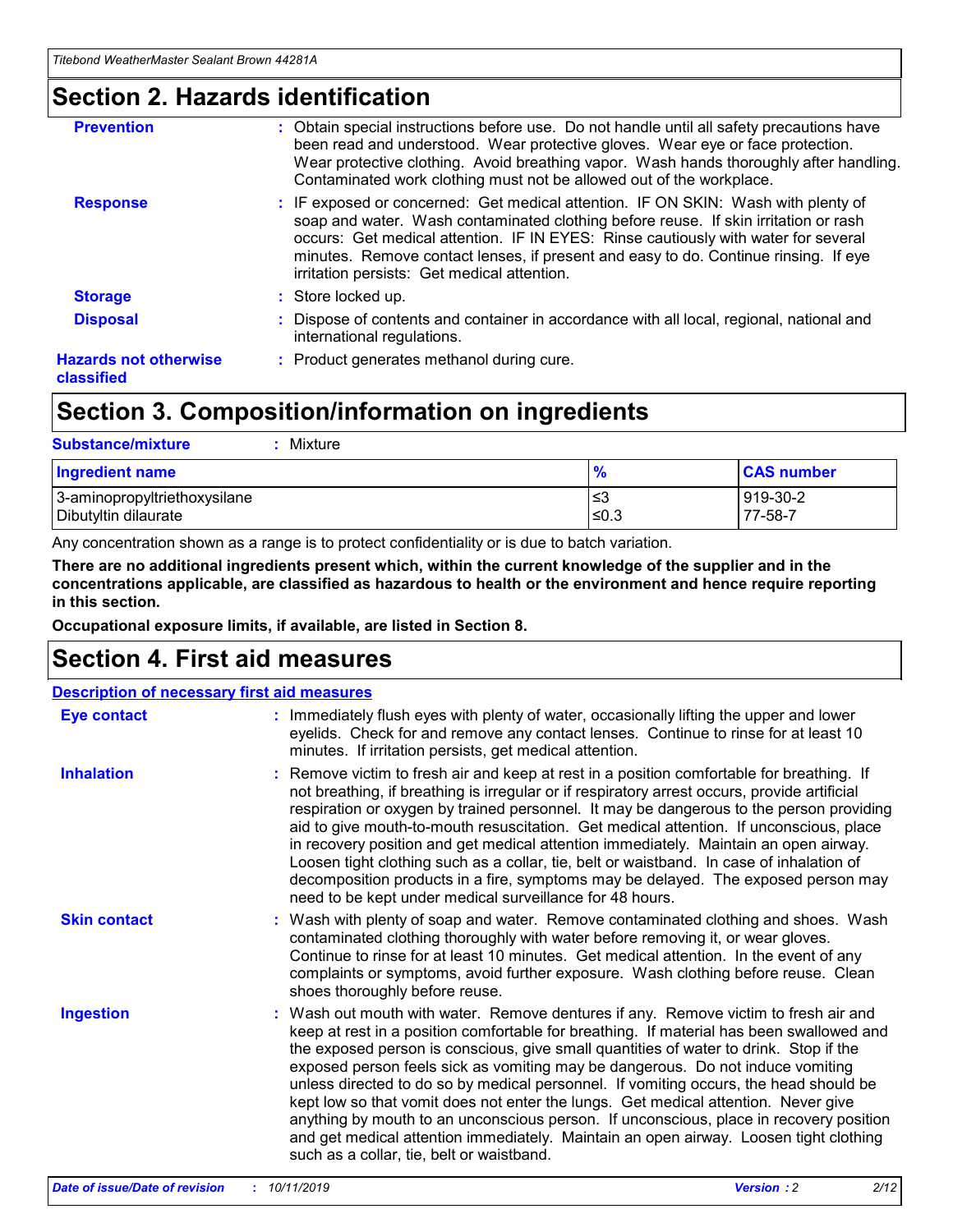## **Section 4. First aid measures**

| Most important symptoms/effects, acute and delayed |  |                                                                                                                                                                                                                                                                                                                                                                                                                 |  |  |
|----------------------------------------------------|--|-----------------------------------------------------------------------------------------------------------------------------------------------------------------------------------------------------------------------------------------------------------------------------------------------------------------------------------------------------------------------------------------------------------------|--|--|
| <b>Potential acute health effects</b>              |  |                                                                                                                                                                                                                                                                                                                                                                                                                 |  |  |
| Eye contact                                        |  | : May cause eye irritation.                                                                                                                                                                                                                                                                                                                                                                                     |  |  |
| <b>Inhalation</b>                                  |  | : No known significant effects or critical hazards.                                                                                                                                                                                                                                                                                                                                                             |  |  |
| <b>Skin contact</b>                                |  | : May cause skin irritation.                                                                                                                                                                                                                                                                                                                                                                                    |  |  |
| <b>Ingestion</b>                                   |  | : No known significant effects or critical hazards.                                                                                                                                                                                                                                                                                                                                                             |  |  |
| Over-exposure signs/symptoms                       |  |                                                                                                                                                                                                                                                                                                                                                                                                                 |  |  |
| <b>Eye contact</b>                                 |  | : Adverse symptoms may include the following:<br>irritation<br>watering<br>redness                                                                                                                                                                                                                                                                                                                              |  |  |
| <b>Inhalation</b>                                  |  | : Adverse symptoms may include the following:<br>reduced fetal weight<br>increase in fetal deaths<br>skeletal malformations                                                                                                                                                                                                                                                                                     |  |  |
| <b>Skin contact</b>                                |  | : Adverse symptoms may include the following:<br>irritation<br>redness<br>reduced fetal weight<br>increase in fetal deaths<br>skeletal malformations                                                                                                                                                                                                                                                            |  |  |
| <b>Ingestion</b>                                   |  | : Adverse symptoms may include the following:<br>reduced fetal weight<br>increase in fetal deaths<br>skeletal malformations                                                                                                                                                                                                                                                                                     |  |  |
|                                                    |  | <b>Indication of immediate medical attention and special treatment needed, if necessary</b>                                                                                                                                                                                                                                                                                                                     |  |  |
| <b>Notes to physician</b>                          |  | : In case of inhalation of decomposition products in a fire, symptoms may be delayed.<br>The exposed person may need to be kept under medical surveillance for 48 hours.                                                                                                                                                                                                                                        |  |  |
| <b>Specific treatments</b>                         |  | : No specific treatment.                                                                                                                                                                                                                                                                                                                                                                                        |  |  |
| <b>Protection of first-aiders</b>                  |  | : No action shall be taken involving any personal risk or without suitable training. If it is<br>suspected that fumes are still present, the rescuer should wear an appropriate mask or<br>self-contained breathing apparatus. It may be dangerous to the person providing aid to<br>give mouth-to-mouth resuscitation. Wash contaminated clothing thoroughly with water<br>before removing it, or wear gloves. |  |  |

**See toxicological information (Section 11)**

### **Section 5. Fire-fighting measures**

| <b>Extinguishing media</b>                             |                                                                                                                                                                                                     |
|--------------------------------------------------------|-----------------------------------------------------------------------------------------------------------------------------------------------------------------------------------------------------|
| <b>Suitable extinguishing</b><br>media                 | : Use an extinguishing agent suitable for the surrounding fire.                                                                                                                                     |
| <b>Unsuitable extinguishing</b><br>media               | $:$ None known.                                                                                                                                                                                     |
| <b>Specific hazards arising</b><br>from the chemical   | : In a fire or if heated, a pressure increase will occur and the container may burst.                                                                                                               |
| <b>Hazardous thermal</b><br>decomposition products     | : Decomposition products may include the following materials:<br>carbon dioxide<br>carbon monoxide<br>nitrogen oxides<br>metal oxide/oxides                                                         |
| <b>Special protective actions</b><br>for fire-fighters | : Promptly isolate the scene by removing all persons from the vicinity of the incident if<br>there is a fire. No action shall be taken involving any personal risk or without suitable<br>training. |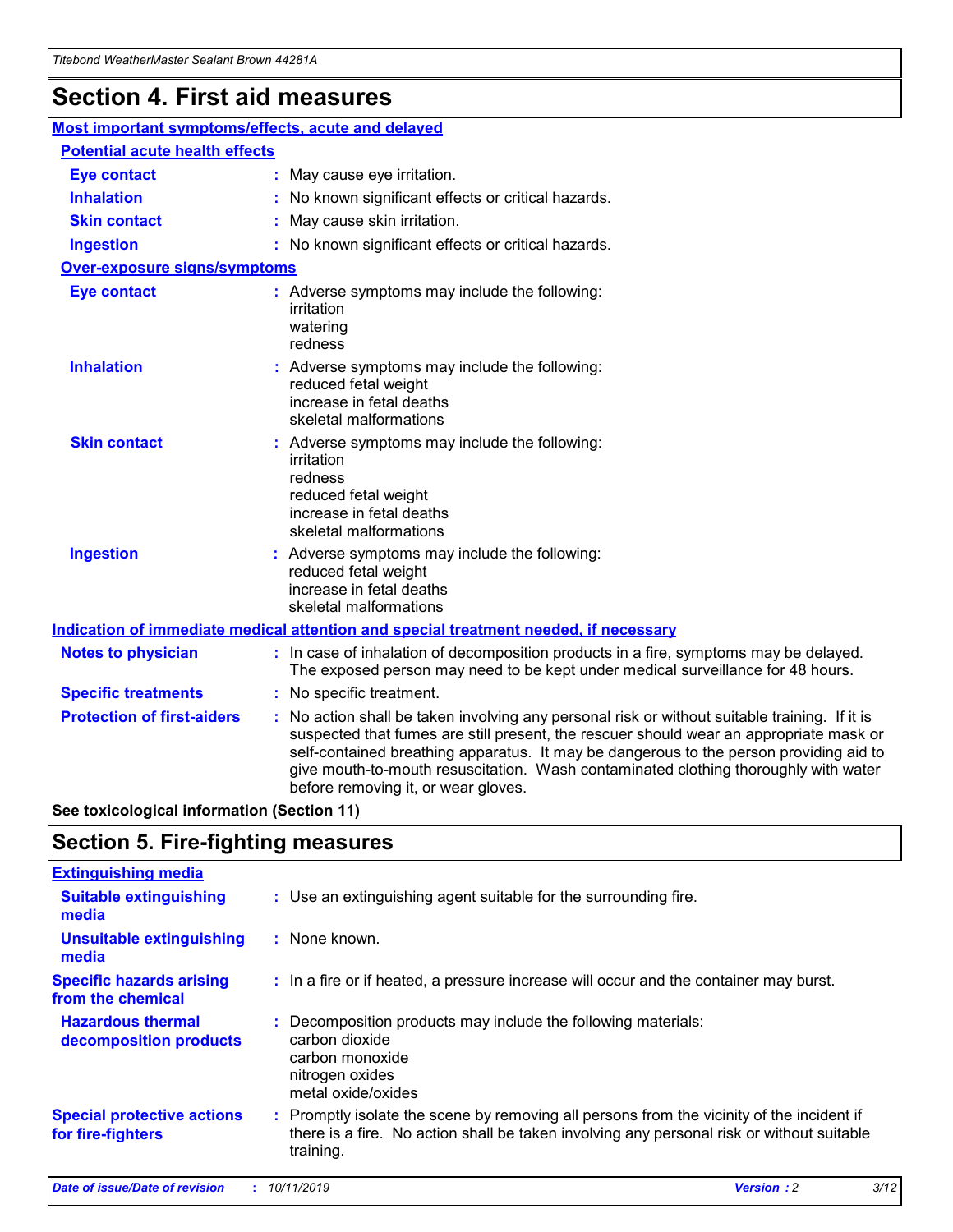### **Section 5. Fire-fighting measures**

**Special protective equipment for fire-fighters** Fire-fighters should wear appropriate protective equipment and self-contained breathing **:** apparatus (SCBA) with a full face-piece operated in positive pressure mode.

### **Section 6. Accidental release measures**

#### **Personal precautions, protective equipment and emergency procedures**

| For non-emergency<br>personnel   |                                                              | : No action shall be taken involving any personal risk or without suitable training.<br>Evacuate surrounding areas. Keep unnecessary and unprotected personnel from<br>entering. Do not touch or walk through spilled material. Avoid breathing vapor or mist.<br>Provide adequate ventilation. Wear appropriate respirator when ventilation is<br>inadequate. Put on appropriate personal protective equipment.                                                                                                                                                                                                                                                                                             |  |  |  |
|----------------------------------|--------------------------------------------------------------|--------------------------------------------------------------------------------------------------------------------------------------------------------------------------------------------------------------------------------------------------------------------------------------------------------------------------------------------------------------------------------------------------------------------------------------------------------------------------------------------------------------------------------------------------------------------------------------------------------------------------------------------------------------------------------------------------------------|--|--|--|
|                                  |                                                              | For emergency responders : If specialized clothing is required to deal with the spillage, take note of any information in<br>Section 8 on suitable and unsuitable materials. See also the information in "For non-<br>emergency personnel".                                                                                                                                                                                                                                                                                                                                                                                                                                                                  |  |  |  |
| <b>Environmental precautions</b> |                                                              | : Avoid dispersal of spilled material and runoff and contact with soil, waterways, drains<br>and sewers. Inform the relevant authorities if the product has caused environmental<br>pollution (sewers, waterways, soil or air).                                                                                                                                                                                                                                                                                                                                                                                                                                                                              |  |  |  |
|                                  | <b>Methods and materials for containment and cleaning up</b> |                                                                                                                                                                                                                                                                                                                                                                                                                                                                                                                                                                                                                                                                                                              |  |  |  |
| <b>Small spill</b>               |                                                              | : Stop leak if without risk. Move containers from spill area. Dilute with water and mop up<br>if water-soluble. Alternatively, or if water-insoluble, absorb with an inert dry material and<br>place in an appropriate waste disposal container. Dispose of via a licensed waste<br>disposal contractor.                                                                                                                                                                                                                                                                                                                                                                                                     |  |  |  |
| <b>Large spill</b>               |                                                              | : Stop leak if without risk. Move containers from spill area. Approach release from<br>upwind. Prevent entry into sewers, water courses, basements or confined areas. Wash<br>spillages into an effluent treatment plant or proceed as follows. Contain and collect<br>spillage with non-combustible, absorbent material e.g. sand, earth, vermiculite or<br>diatomaceous earth and place in container for disposal according to local regulations<br>(see Section 13). Dispose of via a licensed waste disposal contractor. Contaminated<br>absorbent material may pose the same hazard as the spilled product. Note: see<br>Section 1 for emergency contact information and Section 13 for waste disposal. |  |  |  |

### **Section 7. Handling and storage**

| <b>Precautions for safe handling</b>                                             |                                                                                                                                                                                                                                                                                                                                                                                                                                                                                                                                                                                                                                                                                                                                                                                                                                                  |
|----------------------------------------------------------------------------------|--------------------------------------------------------------------------------------------------------------------------------------------------------------------------------------------------------------------------------------------------------------------------------------------------------------------------------------------------------------------------------------------------------------------------------------------------------------------------------------------------------------------------------------------------------------------------------------------------------------------------------------------------------------------------------------------------------------------------------------------------------------------------------------------------------------------------------------------------|
| <b>Protective measures</b>                                                       | : Put on appropriate personal protective equipment (see Section 8). Persons with a<br>history of skin sensitization problems should not be employed in any process in which<br>this product is used. Avoid exposure - obtain special instructions before use. Avoid<br>exposure during pregnancy. Do not handle until all safety precautions have been read<br>and understood. Do not get in eyes or on skin or clothing. Do not ingest. Avoid<br>breathing vapor or mist. If during normal use the material presents a respiratory hazard,<br>use only with adequate ventilation or wear appropriate respirator. Keep in the original<br>container or an approved alternative made from a compatible material, kept tightly<br>closed when not in use. Empty containers retain product residue and can be hazardous.<br>Do not reuse container. |
| <b>Advice on general</b><br>occupational hygiene                                 | : Eating, drinking and smoking should be prohibited in areas where this material is<br>handled, stored and processed. Workers should wash hands and face before eating,<br>drinking and smoking. Remove contaminated clothing and protective equipment before<br>entering eating areas. See also Section 8 for additional information on hygiene<br>measures.                                                                                                                                                                                                                                                                                                                                                                                                                                                                                    |
| <b>Conditions for safe storage,</b><br>including any<br><b>incompatibilities</b> | Store between the following temperatures: 0 to 120°C (32 to 248°F). Store in<br>accordance with local regulations. Store in original container protected from direct<br>sunlight in a dry, cool and well-ventilated area, away from incompatible materials (see<br>Section 10) and food and drink. Store locked up. Keep container tightly closed and<br>sealed until ready for use. Containers that have been opened must be carefully<br>resealed and kept upright to prevent leakage. Do not store in unlabeled containers.<br>Use appropriate containment to avoid environmental contamination. See Section 10 for<br>incompatible materials before handling or use.                                                                                                                                                                         |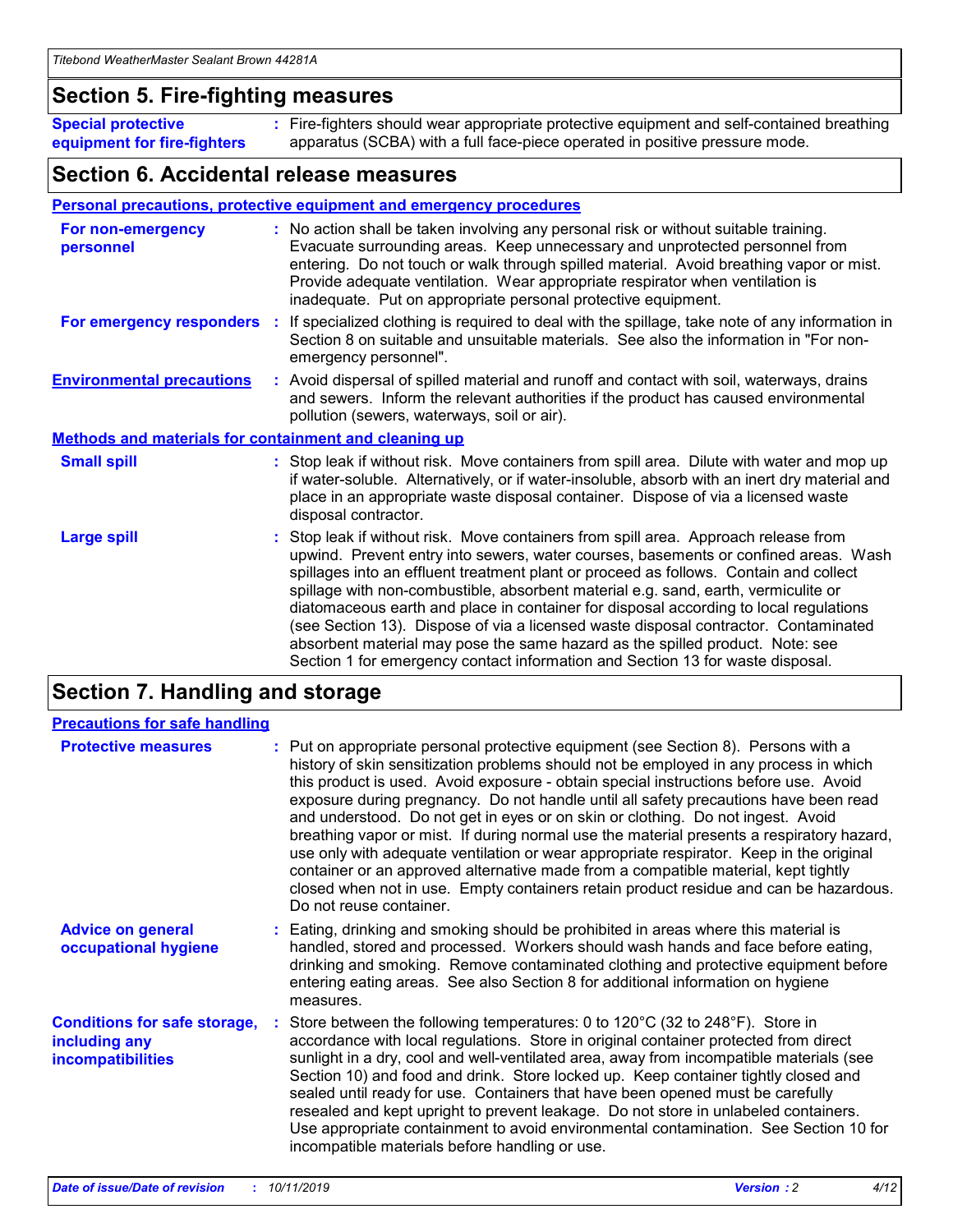## **Section 8. Exposure controls/personal protection**

#### **Control parameters**

#### **Occupational exposure limits**

| <b>Ingredient name</b>                               |    |                        | <b>Exposure limits</b>                                                                                                                                                                                                                                                                                                                                                                                                                                                                                                                                                                                                 |
|------------------------------------------------------|----|------------------------|------------------------------------------------------------------------------------------------------------------------------------------------------------------------------------------------------------------------------------------------------------------------------------------------------------------------------------------------------------------------------------------------------------------------------------------------------------------------------------------------------------------------------------------------------------------------------------------------------------------------|
| 3-aminopropyltriethoxysilane<br>Dibutyltin dilaurate |    |                        | None.<br>ACGIH TLV (United States, 3/2019). Absorbed through skin.<br>Notes: as Sn<br>TWA: $0.1 \text{ mg/m}^3$ , (as Sn) 8 hours.<br>STEL: 0.2 mg/m <sup>3</sup> , (as Sn) 15 minutes.<br>NIOSH REL (United States, 10/2016). Absorbed through skin.<br>Notes: as Sn<br>TWA: 0.1 mg/m <sup>3</sup> , (as Sn) 10 hours.<br>OSHA PEL (United States, 5/2018). Notes: as Sn<br>TWA: $0.1 \text{ mg/m}^3$ , (as Sn) 8 hours.<br>OSHA PEL 1989 (United States, 3/1989). Absorbed through skin.<br>Notes: measured as Sn<br>TWA: 0.1 mg/m <sup>3</sup> , (measured as Sn) 8 hours. Form: Organic                            |
| <b>Appropriate engineering</b><br>controls           |    |                        | : If user operations generate dust, fumes, gas, vapor or mist, use process enclosures,<br>local exhaust ventilation or other engineering controls to keep worker exposure to<br>airborne contaminants below any recommended or statutory limits.                                                                                                                                                                                                                                                                                                                                                                       |
| <b>Environmental exposure</b><br>controls            |    |                        | Emissions from ventilation or work process equipment should be checked to ensure<br>they comply with the requirements of environmental protection legislation. In some<br>cases, fume scrubbers, filters or engineering modifications to the process equipment<br>will be necessary to reduce emissions to acceptable levels.                                                                                                                                                                                                                                                                                          |
| <b>Individual protection measures</b>                |    |                        |                                                                                                                                                                                                                                                                                                                                                                                                                                                                                                                                                                                                                        |
| <b>Hygiene measures</b>                              |    |                        | : Wash hands, forearms and face thoroughly after handling chemical products, before<br>eating, smoking and using the lavatory and at the end of the working period.<br>Appropriate techniques should be used to remove potentially contaminated clothing.<br>Contaminated work clothing should not be allowed out of the workplace. Wash<br>contaminated clothing before reusing. Ensure that eyewash stations and safety<br>showers are close to the workstation location.                                                                                                                                            |
| <b>Eye/face protection</b>                           |    |                        | : Safety eyewear complying with an approved standard should be used when a risk<br>assessment indicates this is necessary to avoid exposure to liquid splashes, mists,<br>gases or dusts. If contact is possible, the following protection should be worn, unless<br>the assessment indicates a higher degree of protection: chemical splash goggles.                                                                                                                                                                                                                                                                  |
| <b>Skin protection</b>                               |    |                        |                                                                                                                                                                                                                                                                                                                                                                                                                                                                                                                                                                                                                        |
| <b>Hand protection</b>                               |    |                        | : Chemical-resistant, impervious gloves complying with an approved standard should be<br>worn at all times when handling chemical products if a risk assessment indicates this is<br>necessary. Considering the parameters specified by the glove manufacturer, check<br>during use that the gloves are still retaining their protective properties. It should be<br>noted that the time to breakthrough for any glove material may be different for different<br>glove manufacturers. In the case of mixtures, consisting of several substances, the<br>protection time of the gloves cannot be accurately estimated. |
| <b>Body protection</b>                               |    | handling this product. | Personal protective equipment for the body should be selected based on the task being<br>performed and the risks involved and should be approved by a specialist before                                                                                                                                                                                                                                                                                                                                                                                                                                                |
| <b>Other skin protection</b>                         |    |                        | : Appropriate footwear and any additional skin protection measures should be selected<br>based on the task being performed and the risks involved and should be approved by a<br>specialist before handling this product.                                                                                                                                                                                                                                                                                                                                                                                              |
| <b>Respiratory protection</b>                        | ÷. | aspects of use.        | Based on the hazard and potential for exposure, select a respirator that meets the<br>appropriate standard or certification. Respirators must be used according to a<br>respiratory protection program to ensure proper fitting, training, and other important                                                                                                                                                                                                                                                                                                                                                         |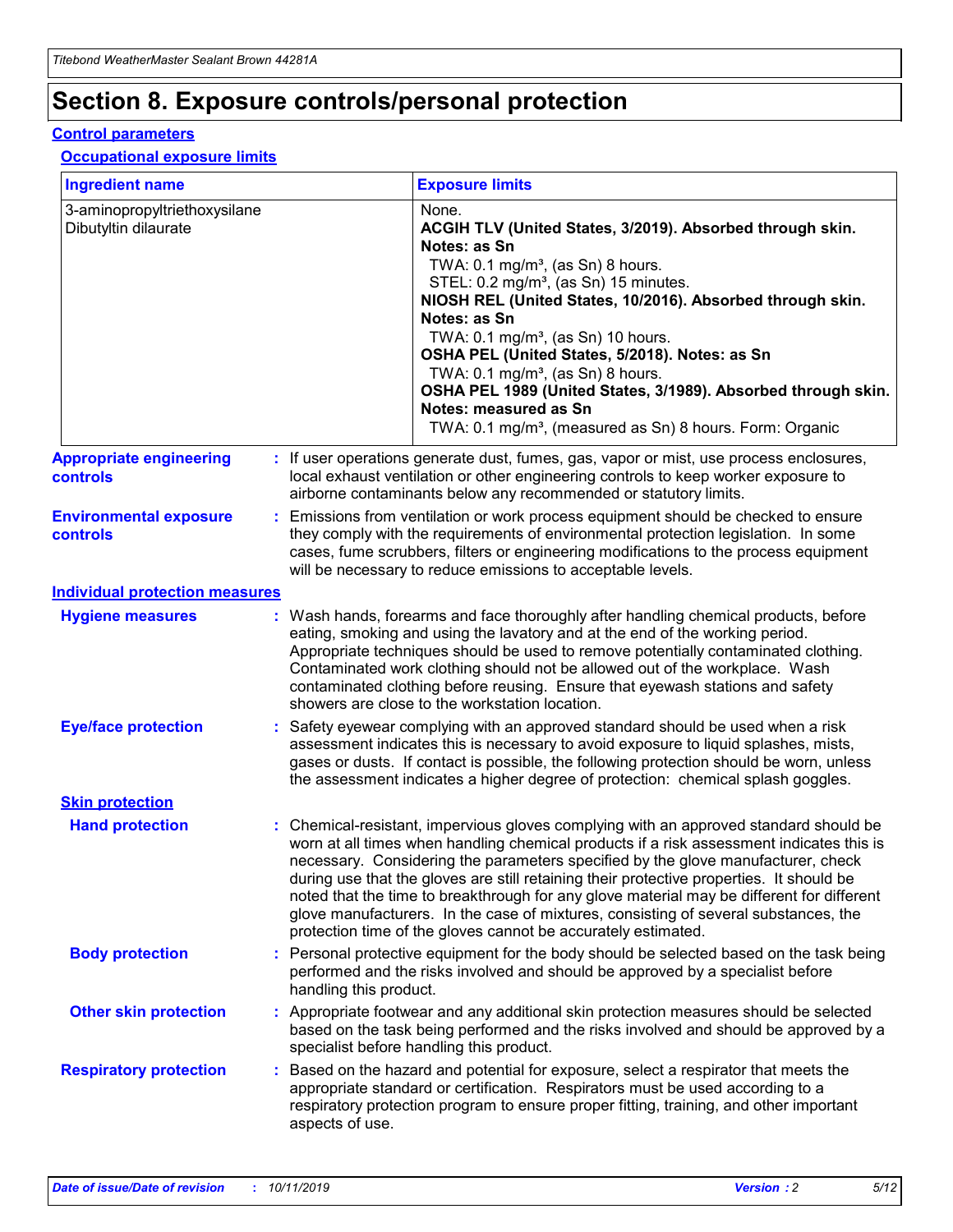### **Section 9. Physical and chemical properties**

#### **Appearance**

| <b>Physical state</b>                             | : Liquid. [Paste.]                                              |
|---------------------------------------------------|-----------------------------------------------------------------|
| Color                                             | $\therefore$ Brown.                                             |
| Odor                                              | : None [Slight]                                                 |
| <b>Odor threshold</b>                             | $:$ Not available.                                              |
| рH                                                | : Not applicable.                                               |
| <b>Melting point</b>                              | : Not available.                                                |
| <b>Boiling point</b>                              | : >100°C (>212°F)                                               |
| <b>Flash point</b>                                | : Closed cup: $>200^{\circ}$ C ( $>392^{\circ}$ F) [Setaflash.] |
| <b>Evaporation rate</b>                           | $:$ <1 (butyl acetate = 1)                                      |
| <b>Flammability (solid, gas)</b>                  | : Not available.                                                |
| Lower and upper explosive<br>(flammable) limits   | : Not available.                                                |
| <b>VOC (less water, less</b><br>exempt solvents)  | $: 0$ g/l                                                       |
|                                                   |                                                                 |
| <b>Volatility</b>                                 | $: 0\%$ (w/w)                                                   |
| <b>Vapor density</b>                              | : Not available.                                                |
| <b>Relative density</b>                           | : 1.4329                                                        |
| <b>Solubility</b>                                 | Insoluble in the following materials: cold water and hot water. |
| <b>Solubility in water</b>                        | : Not available.                                                |
| <b>Partition coefficient: n-</b><br>octanol/water | $:$ Not available.                                              |
| <b>Auto-ignition temperature</b>                  | : Not available.                                                |
| <b>Decomposition temperature</b>                  | : Not available.                                                |

### **Section 10. Stability and reactivity**

| <b>Reactivity</b>                            | : No specific test data related to reactivity available for this product or its ingredients.            |
|----------------------------------------------|---------------------------------------------------------------------------------------------------------|
| <b>Chemical stability</b>                    | : The product is stable.                                                                                |
| <b>Possibility of hazardous</b><br>reactions | : Under normal conditions of storage and use, hazardous reactions will not occur.                       |
| <b>Conditions to avoid</b>                   | : No specific data.                                                                                     |
| <b>Incompatible materials</b>                | : No specific data.                                                                                     |
| <b>Hazardous decomposition</b><br>products   | Under normal conditions of storage and use, hazardous decomposition products should<br>not be produced. |

### **Section 11. Toxicological information**

#### **Information on toxicological effects**

#### **Acute toxicity**

| <b>Product/ingredient name</b> | <b>Result</b> | <b>Species</b> | <b>Dose</b>         | <b>Exposure</b> |
|--------------------------------|---------------|----------------|---------------------|-----------------|
| 3-aminopropyltriethoxysilane   | LD50 Dermal   | Rabbit         | $4.29$ g/kg         |                 |
|                                | ILD50 Oral    | Rat            | 1.57 g/kg           |                 |
| Dibutyltin dilaurate           | LD50 Oral     | Rat            | $175 \text{ mg/kg}$ |                 |

**Irritation/Corrosion**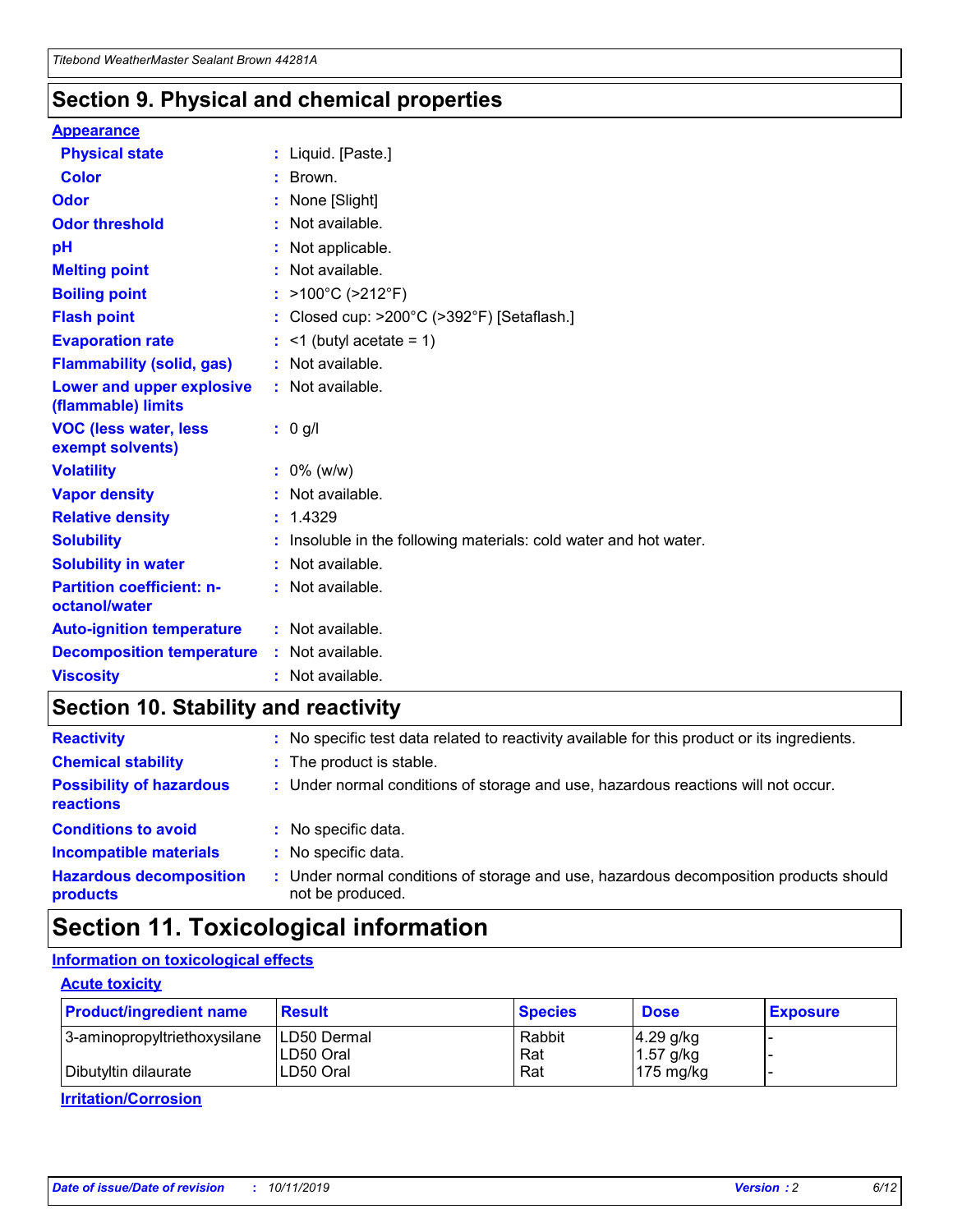## **Section 11. Toxicological information**

| <b>Product/ingredient name</b> | <b>Result</b>                 | <b>Species</b> | <b>Score</b> | <b>Exposure</b>           | <b>Observation</b> |
|--------------------------------|-------------------------------|----------------|--------------|---------------------------|--------------------|
| 3-aminopropyltriethoxysilane   | Eyes - Mild irritant          | Rabbit         |              | $100$ mg                  |                    |
|                                | Eyes - Severe irritant        | Rabbit         |              | 24 hours 750              |                    |
|                                |                               |                |              | ug                        |                    |
|                                | <b>Skin - Severe irritant</b> | Rabbit         |              | 24 hours 5                | ۰                  |
| Dibutyltin dilaurate           | Eyes - Moderate irritant      | Rabbit         |              | mq<br><b>24 hours 100</b> |                    |
|                                |                               |                |              | mg                        |                    |
|                                | Skin - Severe irritant        | Rabbit         |              | 500 mg                    |                    |

#### **Sensitization**

Not available.

#### **Mutagenicity**

Not available.

#### **Carcinogenicity**

Not available.

#### **Reproductive toxicity**

Not available.

#### **Teratogenicity**

Not available.

#### **Specific target organ toxicity (single exposure)**

Not available.

#### **Specific target organ toxicity (repeated exposure)**

| <b>Name</b>                                                                         |                                                                            | <b>Category</b>                                     | <b>Route of</b><br>exposure | <b>Target organs</b> |
|-------------------------------------------------------------------------------------|----------------------------------------------------------------------------|-----------------------------------------------------|-----------------------------|----------------------|
| Dibutyltin dilaurate                                                                |                                                                            | Category 1                                          |                             | respiratory system   |
| <b>Aspiration hazard</b><br>Not available.                                          |                                                                            |                                                     |                             |                      |
| <b>Information on the likely</b><br>routes of exposure                              | : Not available.                                                           |                                                     |                             |                      |
| <b>Potential acute health effects</b>                                               |                                                                            |                                                     |                             |                      |
| <b>Eye contact</b>                                                                  | : May cause eye irritation.                                                |                                                     |                             |                      |
| <b>Inhalation</b>                                                                   |                                                                            | : No known significant effects or critical hazards. |                             |                      |
| <b>Skin contact</b>                                                                 | : May cause skin irritation.                                               |                                                     |                             |                      |
| <b>Ingestion</b>                                                                    |                                                                            | : No known significant effects or critical hazards. |                             |                      |
| <b>Symptoms related to the physical, chemical and toxicological characteristics</b> |                                                                            |                                                     |                             |                      |
| <b>Eye contact</b>                                                                  | irritation<br>watering<br>redness                                          | : Adverse symptoms may include the following:       |                             |                      |
| <b>Inhalation</b>                                                                   | reduced fetal weight<br>increase in fetal deaths<br>skeletal malformations | : Adverse symptoms may include the following:       |                             |                      |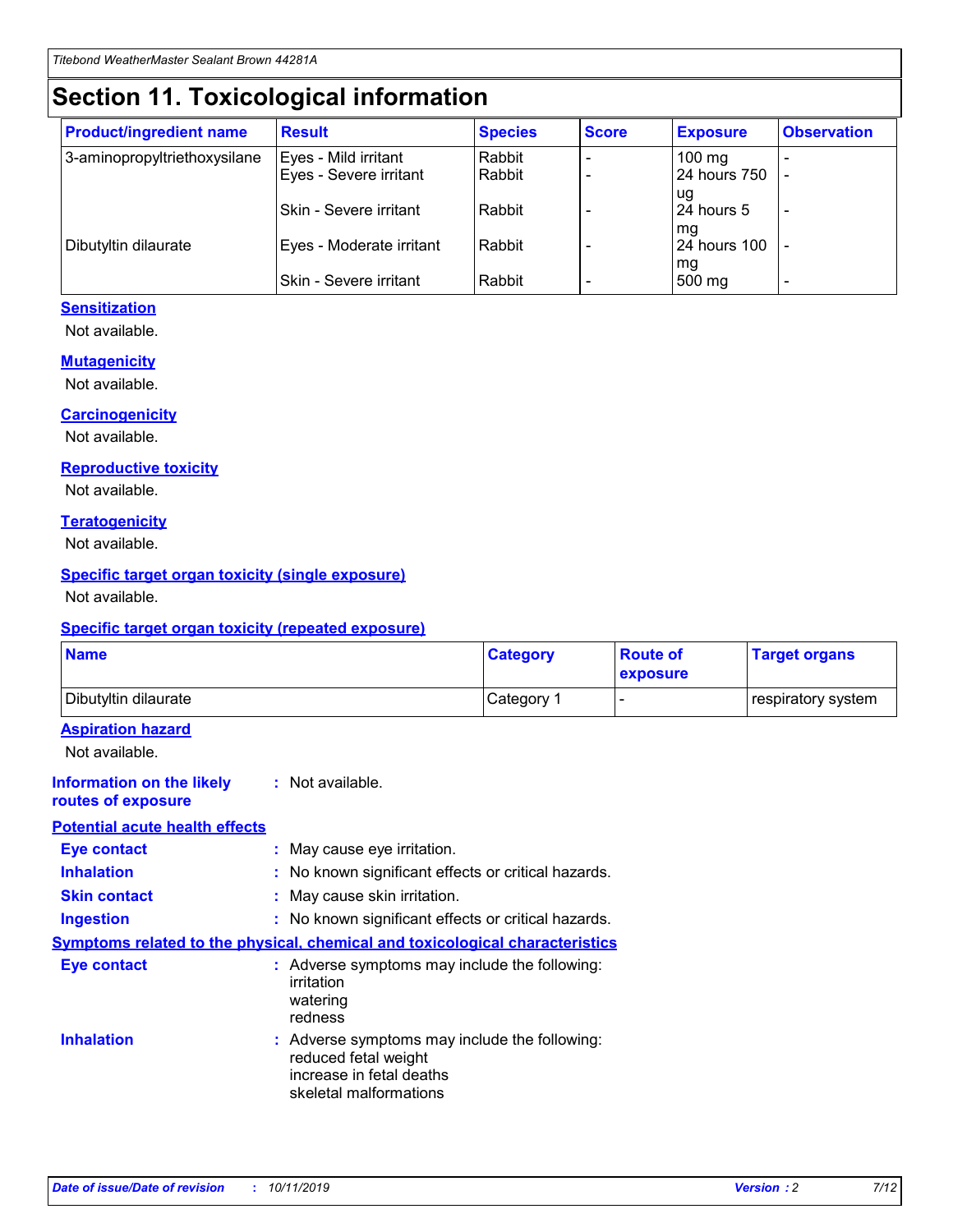## **Section 11. Toxicological information**

| <b>Skin contact</b>                     | : Adverse symptoms may include the following:<br>irritation<br>redness<br>reduced fetal weight<br>increase in fetal deaths<br>skeletal malformations |
|-----------------------------------------|------------------------------------------------------------------------------------------------------------------------------------------------------|
| <b>Ingestion</b>                        | : Adverse symptoms may include the following:<br>reduced fetal weight<br>increase in fetal deaths<br>skeletal malformations                          |
|                                         | Delayed and immediate effects and also chronic effects from short and long term exposure                                                             |
| <b>Short term exposure</b>              |                                                                                                                                                      |
| <b>Potential immediate</b><br>effects   | : Not available.                                                                                                                                     |
| <b>Potential delayed effects</b>        | : Not available.                                                                                                                                     |
| <b>Long term exposure</b>               |                                                                                                                                                      |
| <b>Potential immediate</b><br>effects   | : Not available.                                                                                                                                     |
| <b>Potential delayed effects</b>        | : Not available.                                                                                                                                     |
| <b>Potential chronic health effects</b> |                                                                                                                                                      |
| Not available.                          |                                                                                                                                                      |
| <b>General</b>                          | : Once sensitized, a severe allergic reaction may occur when subsequently exposed to<br>very low levels.                                             |
| <b>Carcinogenicity</b>                  | : No known significant effects or critical hazards.                                                                                                  |
| <b>Mutagenicity</b>                     | No known significant effects or critical hazards.                                                                                                    |
| <b>Teratogenicity</b>                   | May damage the unborn child.                                                                                                                         |
| <b>Developmental effects</b>            | No known significant effects or critical hazards.                                                                                                    |
| <b>Fertility effects</b>                | : May damage fertility.                                                                                                                              |
| <b>Numerical measures of toxicity</b>   |                                                                                                                                                      |
| <b>Acute toxicity estimates</b>         |                                                                                                                                                      |
|                                         |                                                                                                                                                      |

Not available.

## **Section 12. Ecological information**

#### **Toxicity**

| <b>Product/ingredient name</b> | <b>Result</b>                     | <b>Species</b>                       | <b>Exposure</b> |
|--------------------------------|-----------------------------------|--------------------------------------|-----------------|
| Dibutyltin dilaurate           | Chronic EC10 > 2 mg/l Fresh water | Algae - Scenedesmus<br>I subspicatus | l 96 hours      |

### **Persistence and degradability**

| <b>Product/ingredient name</b> | <b>Test</b>                                                                    | <b>Result</b>  |                   | <b>Dose</b> | <b>Inoculum</b>         |
|--------------------------------|--------------------------------------------------------------------------------|----------------|-------------------|-------------|-------------------------|
| Dibutyltin dilaurate           | OECD 301F<br>Ready<br>Biodegradability -<br>Manometric<br>Respirometry<br>Test | 23 % - 28 days |                   |             |                         |
| <b>Product/ingredient name</b> | <b>Aquatic half-life</b>                                                       |                | <b>Photolysis</b> |             | <b>Biodegradability</b> |
| Dibutyltin dilaurate           |                                                                                |                |                   |             | Inherent                |

#### **Bioaccumulative potential**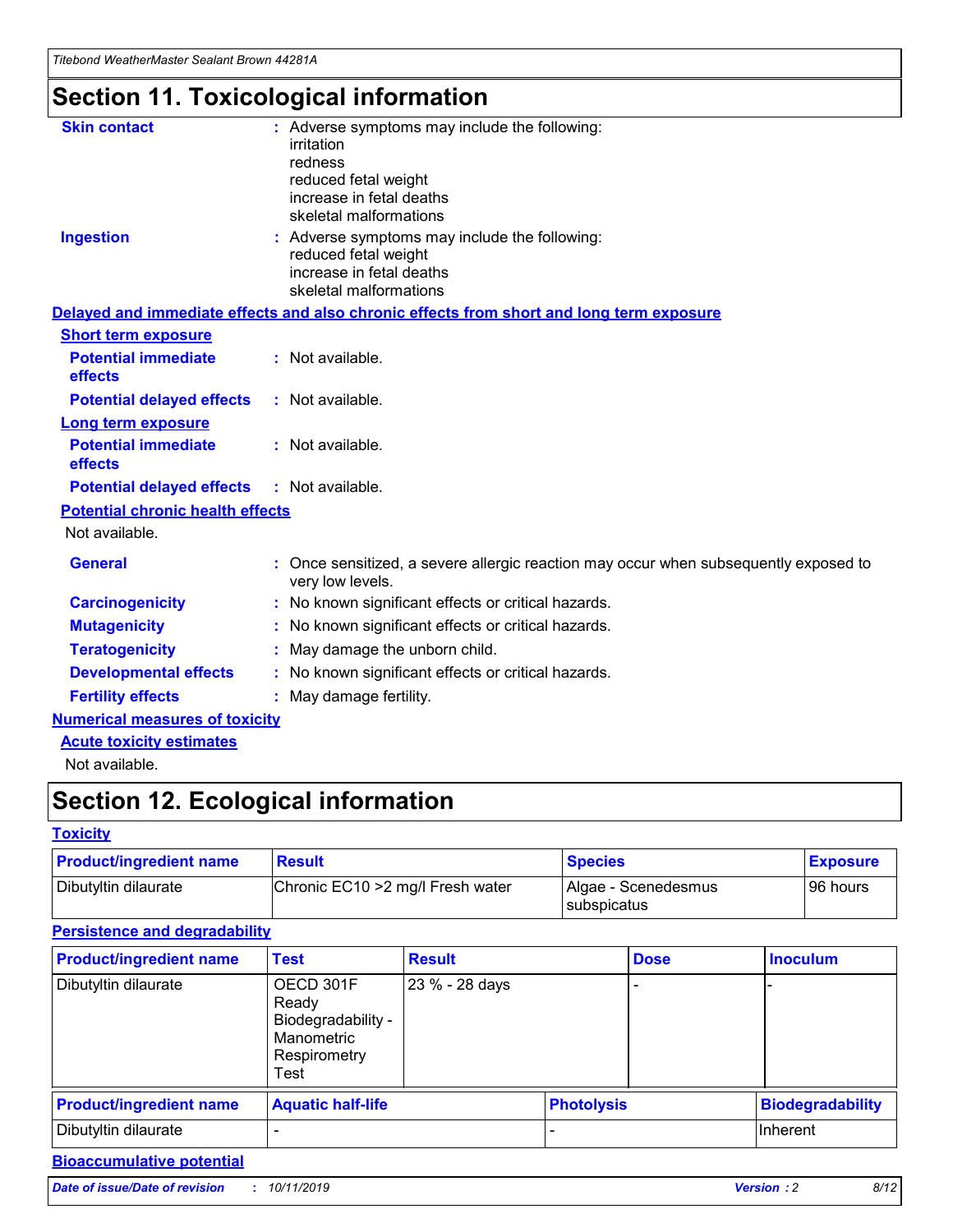## **Section 12. Ecological information**

| <b>Product/ingredient name</b> | $LoaPow$ | <b>BCF</b> | <b>Potential</b> |
|--------------------------------|----------|------------|------------------|
| 3-aminopropyltriethoxysilane   | 1.7      | 3.4        | low              |
| Dibutyltin dilaurate           | 4.44     | 2.91       | low              |

#### **Mobility in soil**

| <b>Soil/water partition</b><br>coefficient (K <sub>oc</sub> ) | : Not available.                                    |
|---------------------------------------------------------------|-----------------------------------------------------|
| <b>Other adverse effects</b>                                  | : No known significant effects or critical hazards. |

### **Section 13. Disposal considerations**

**Disposal methods :**

The generation of waste should be avoided or minimized wherever possible. Disposal of this product, solutions and any by-products should at all times comply with the requirements of environmental protection and waste disposal legislation and any regional local authority requirements. Dispose of surplus and non-recyclable products via a licensed waste disposal contractor. Waste should not be disposed of untreated to the sewer unless fully compliant with the requirements of all authorities with jurisdiction. Waste packaging should be recycled. Incineration or landfill should only be considered when recycling is not feasible. This material and its container must be disposed of in a safe way. Care should be taken when handling emptied containers that have not been cleaned or rinsed out. Empty containers or liners may retain some product residues. Avoid dispersal of spilled material and runoff and contact with soil, waterways, drains and sewers.

## **Section 14. Transport information**

|                                      | <b>DOT</b><br><b>Classification</b> | <b>TDG</b><br><b>Classification</b> | <b>Mexico</b><br><b>Classification</b> | <b>ADR/RID</b> | <b>IMDG</b>              | <b>IATA</b>              |
|--------------------------------------|-------------------------------------|-------------------------------------|----------------------------------------|----------------|--------------------------|--------------------------|
| <b>UN number</b>                     | Not regulated.                      | Not regulated.                      | Not regulated.                         | Not regulated. | Not regulated.           | Not regulated.           |
| <b>UN proper</b><br>shipping name    | $\blacksquare$                      |                                     |                                        |                |                          |                          |
| <b>Transport</b><br>hazard class(es) | $\blacksquare$                      | $\overline{\phantom{a}}$            | $\blacksquare$                         | $\blacksquare$ | $\overline{\phantom{a}}$ | $\blacksquare$           |
| <b>Packing group</b>                 | $\overline{\phantom{a}}$            | $\overline{\phantom{0}}$            | $\overline{\phantom{a}}$               | -              | $\overline{\phantom{0}}$ | $\overline{\phantom{a}}$ |
| <b>Environmental</b><br>hazards      | No.                                 | No.                                 | No.                                    | No.            | No.                      | No.                      |

## **Section 15. Regulatory information**

#### **U.S. Federal regulations**

#### **SARA 302/304**

#### **Composition/information on ingredients**

No products were found.

**SARA 304 RQ :** Not applicable.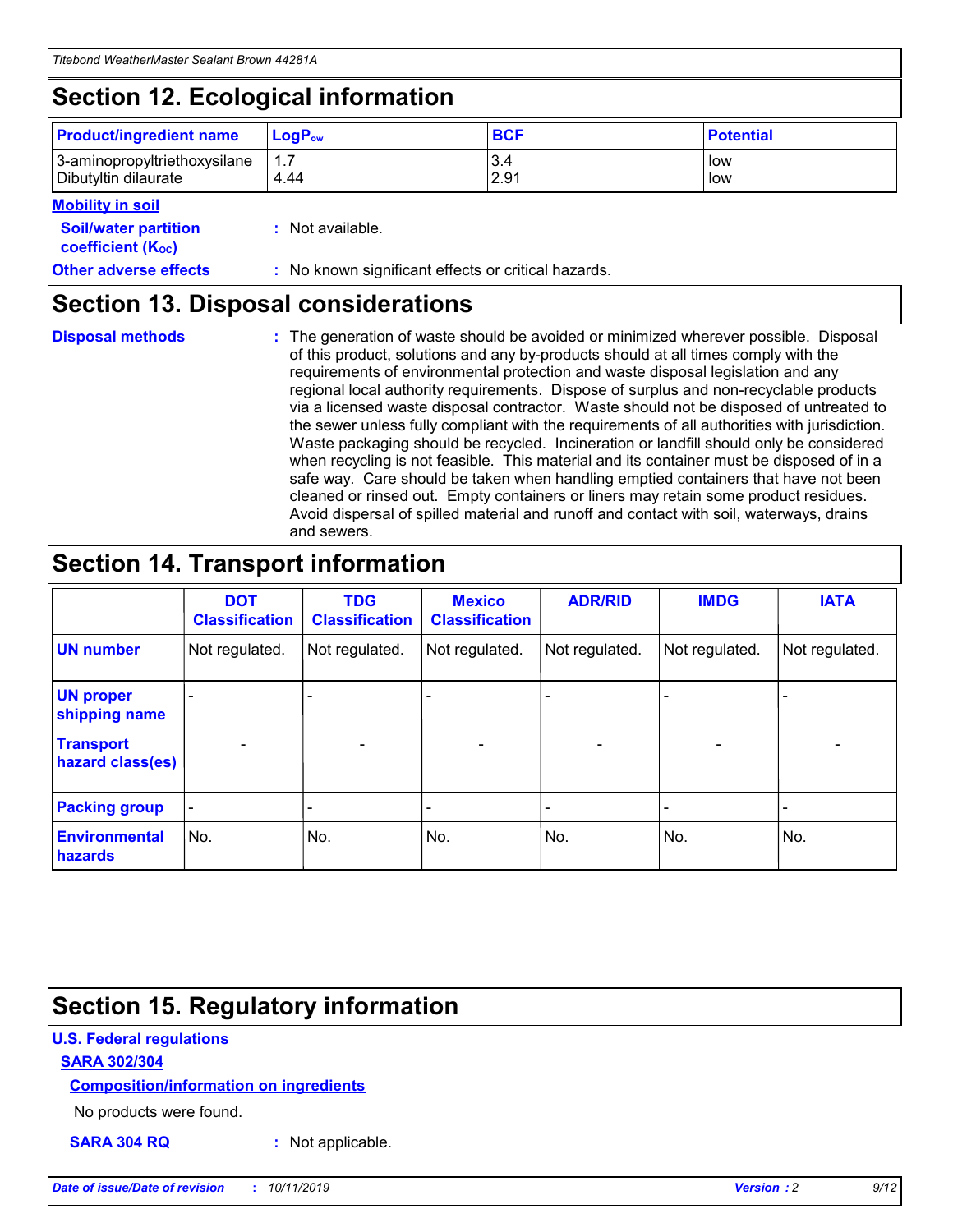## **Section 15. Regulatory information**

#### **SARA 311/312**

**Classification :** EYE IRRITATION - Category 2B SKIN SENSITIZATION - Category 1 TOXIC TO REPRODUCTION (Fertility) - Category 1B TOXIC TO REPRODUCTION (Unborn child) - Category 1B

#### **Composition/information on ingredients**

| <b>Name</b>                  | $\frac{9}{6}$ | <b>Classification</b>                                                                                            |
|------------------------------|---------------|------------------------------------------------------------------------------------------------------------------|
| 3-aminopropyltriethoxysilane | $\leq$ 3      | <b>FLAMMABLE LIQUIDS - Category 4</b><br><b>ACUTE TOXICITY (oral) - Category 4</b>                               |
|                              |               | SKIN IRRITATION - Category 2<br>EYE IRRITATION - Category 2A                                                     |
| Dibutyltin dilaurate         | ≤0.3          | ACUTE TOXICITY (oral) - Category 3<br>SKIN CORROSION - Category 1C                                               |
|                              |               | SERIOUS EYE DAMAGE - Category 1<br>SKIN SENSITIZATION - Category 1<br><b>GERM CELL MUTAGENICITY - Category 2</b> |
|                              |               | TOXIC TO REPRODUCTION (Fertility) - Category 1B<br>TOXIC TO REPRODUCTION (Unborn child) - Category 1B            |
|                              |               | SPECIFIC TARGET ORGAN TOXICITY (REPEATED<br>EXPOSURE) (respiratory system) - Category 1                          |

#### **State regulations**

| <b>Massachusetts</b> | : None of the components are listed. |
|----------------------|--------------------------------------|
| <b>New York</b>      | : None of the components are listed. |
| <b>New Jersey</b>    | : None of the components are listed. |
| Pennsylvania         | : None of the components are listed. |

#### **California Prop. 65**

**A** WARNING: This product can expose you to methanol, which is known to the State of California to cause birth defects or other reproductive harm. For more information go to www.P65Warnings.ca.gov.

| <b>Ingredient name</b> | No significant risk Maximum<br>level | acceptable dosage<br>level |
|------------------------|--------------------------------------|----------------------------|
| methanol               |                                      | Yes.                       |

#### **International regulations**

**Chemical Weapon Convention List Schedules I, II & III Chemicals** Not listed.

#### **Montreal Protocol**

Not listed.

#### **Stockholm Convention on Persistent Organic Pollutants**

Not listed.

#### **UNECE Aarhus Protocol on POPs and Heavy Metals**

Not listed.

#### **Inventory list**

### **China :** All components are listed or exempted.

**United States TSCA 8(b) inventory :** All components are active or exempted.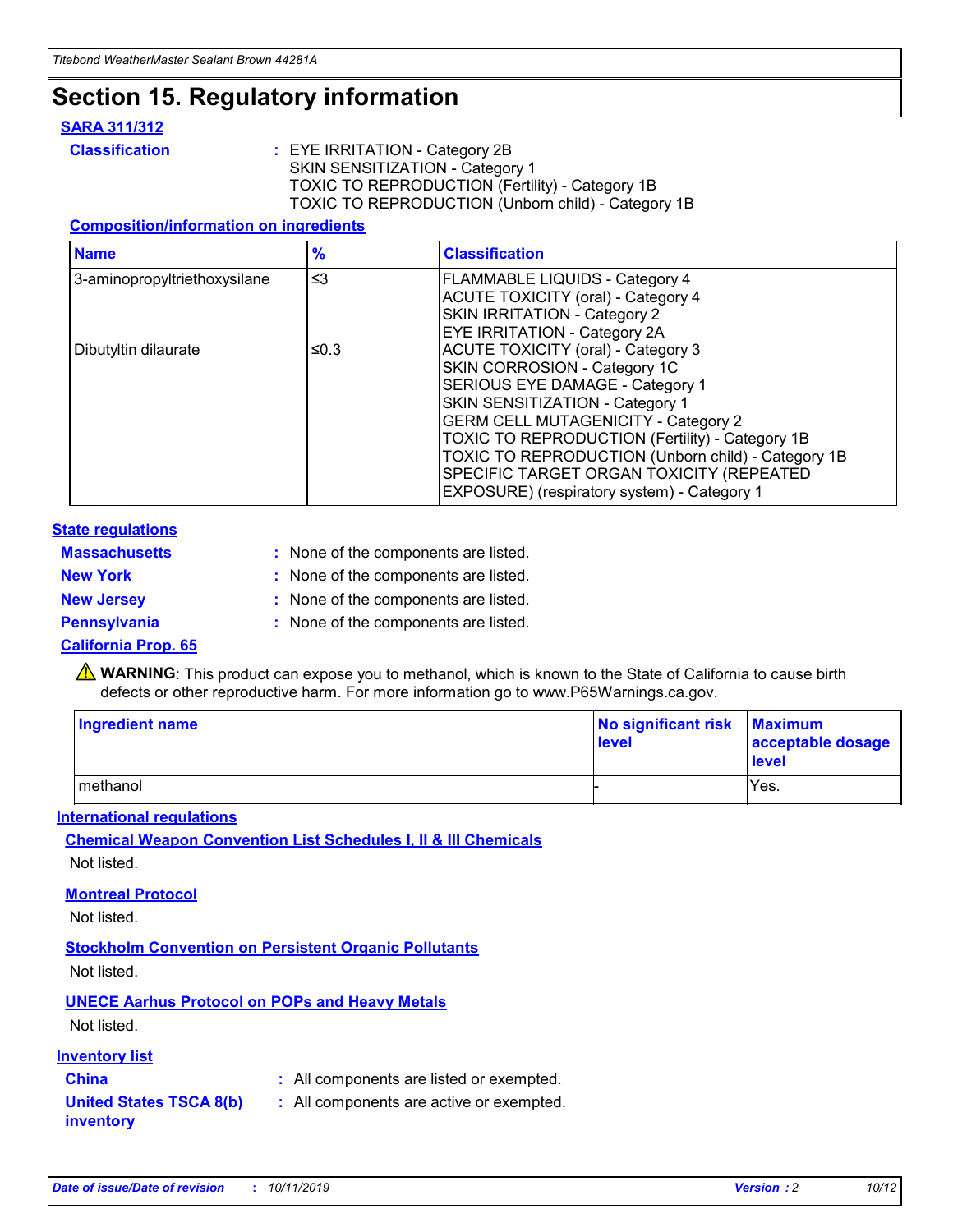## **Section 16. Other information**

**Hazardous Material Information System (U.S.A.)**



**Caution: HMIS® ratings are based on a 0-4 rating scale, with 0 representing minimal hazards or risks, and 4 representing significant hazards or risks. Although HMIS® ratings and the associated label are not required on SDSs or products leaving a facility under 29 CFR 1910.1200, the preparer may choose to provide them. HMIS® ratings are to be used with a fully implemented HMIS® program. HMIS® is a registered trademark and service mark of the American Coatings Association, Inc.**

**The customer is responsible for determining the PPE code for this material. For more information on HMIS® Personal Protective Equipment (PPE) codes, consult the HMIS® Implementation Manual.**

#### **National Fire Protection Association (U.S.A.)**



**Reprinted with permission from NFPA 704-2001, Identification of the Hazards of Materials for Emergency Response Copyright ©1997, National Fire Protection Association, Quincy, MA 02269. This reprinted material is not the complete and official position of the National Fire Protection Association, on the referenced subject which is represented only by the standard in its entirety.**

**Copyright ©2001, National Fire Protection Association, Quincy, MA 02269. This warning system is intended to be interpreted and applied only by properly trained individuals to identify fire, health and reactivity hazards of chemicals. The user is referred to certain limited number of chemicals with recommended classifications in NFPA 49 and NFPA 325, which would be used as a guideline only. Whether the chemicals are classified by NFPA or not, anyone using the 704 systems to classify chemicals does so at their own risk.**

#### **Procedure used to derive the classification**

| <b>Classification</b>                                                                                                                                                    |                                                                                                                                                                                                                                                                                                                                                                                                                                                                                                                                                               | <b>Justification</b>                                                     |
|--------------------------------------------------------------------------------------------------------------------------------------------------------------------------|---------------------------------------------------------------------------------------------------------------------------------------------------------------------------------------------------------------------------------------------------------------------------------------------------------------------------------------------------------------------------------------------------------------------------------------------------------------------------------------------------------------------------------------------------------------|--------------------------------------------------------------------------|
| EYE IRRITATION - Category 2B<br>SKIN SENSITIZATION - Category 1<br>TOXIC TO REPRODUCTION (Fertility) - Category 1B<br>TOXIC TO REPRODUCTION (Unborn child) - Category 1B |                                                                                                                                                                                                                                                                                                                                                                                                                                                                                                                                                               | Expert judgment<br>Expert judgment<br>Expert judgment<br>Expert judgment |
| <b>History</b>                                                                                                                                                           |                                                                                                                                                                                                                                                                                                                                                                                                                                                                                                                                                               |                                                                          |
| Date of printing                                                                                                                                                         | : 4/22/2022                                                                                                                                                                                                                                                                                                                                                                                                                                                                                                                                                   |                                                                          |
| Date of issue/Date of<br>revision                                                                                                                                        | : 10/11/2019                                                                                                                                                                                                                                                                                                                                                                                                                                                                                                                                                  |                                                                          |
| Date of previous issue                                                                                                                                                   | : 10/16/2020                                                                                                                                                                                                                                                                                                                                                                                                                                                                                                                                                  |                                                                          |
| <b>Version</b>                                                                                                                                                           | $\therefore$ 2                                                                                                                                                                                                                                                                                                                                                                                                                                                                                                                                                |                                                                          |
| <b>Key to abbreviations</b>                                                                                                                                              | $:$ ATE = Acute Toxicity Estimate<br><b>BCF</b> = Bioconcentration Factor<br>GHS = Globally Harmonized System of Classification and Labelling of Chemicals<br>IATA = International Air Transport Association<br>IBC = Intermediate Bulk Container<br><b>IMDG = International Maritime Dangerous Goods</b><br>LogPow = logarithm of the octanol/water partition coefficient<br>MARPOL = International Convention for the Prevention of Pollution From Ships, 1973<br>as modified by the Protocol of 1978. ("Marpol" = marine pollution)<br>UN = United Nations |                                                                          |